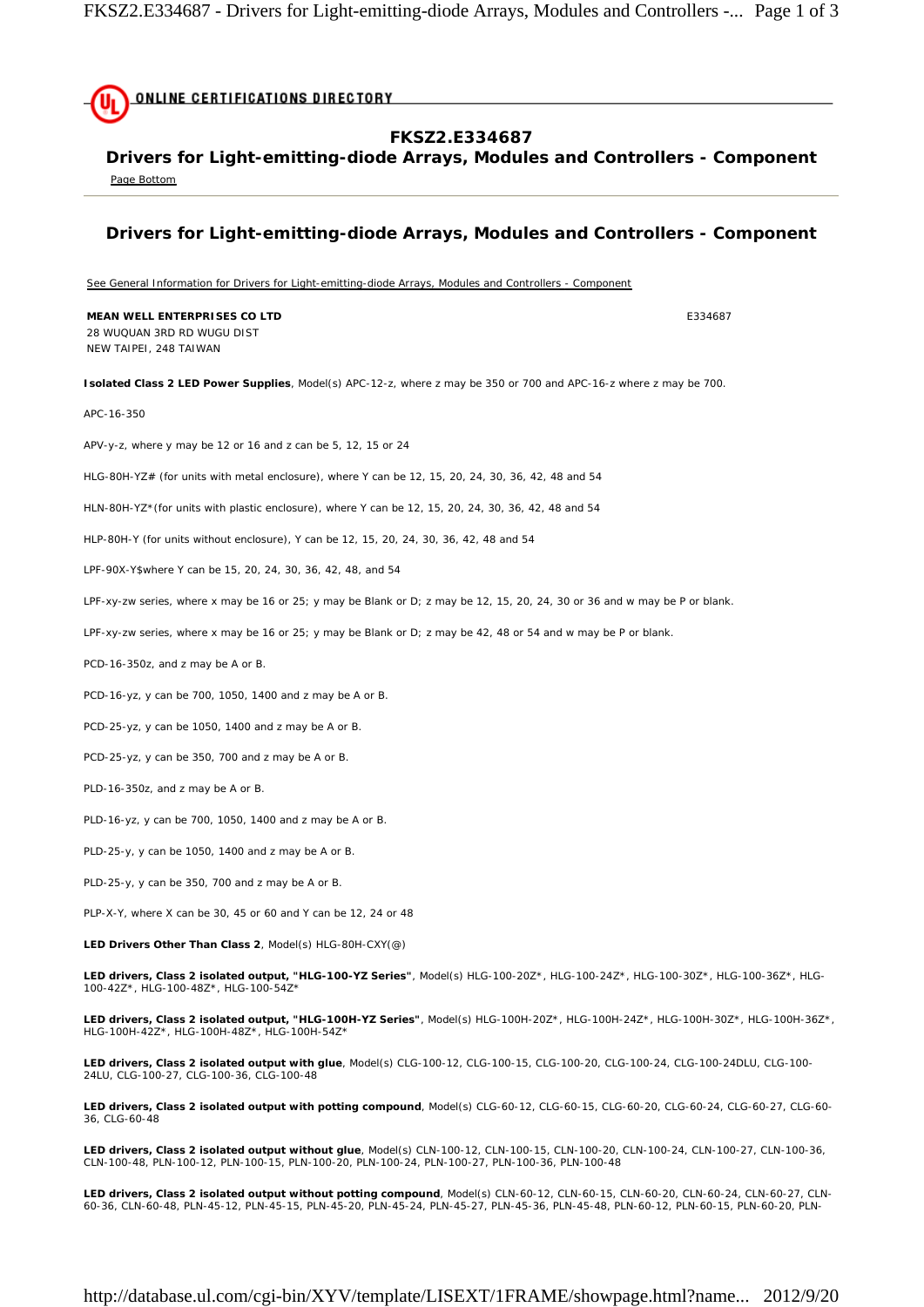60-24, PLN-60-27, PLN-60-36, PLN-60-48

**LED drivers, other than Class 2, "HLG-120-XZ Series"**, Model(s) HLG-120-12Z\*, HLG-120-15Z\*, HLG-120-20Z\*, HLG-120-24Z\*, HLG-120-<br>30Z\*, HLG-120-36Z\*, HLG-120-42Z\*, HLG-120-48Z\*, HLG-120-54Z\*

**LED drivers, other than Class 2, "HLG-120H-XZ Series"**, Model(s) HLG-120H-12Z\*, HLG-120H-15Z\*, HLG-120H-20Z\*, HLG-120H-24Z\*, HLG-120H-30Z\*, HLG-120H-36Z\*, HLG-120H-42Z\*, HLG-120H-48Z\*, HLG-120H-54Z\*

**LED drivers, other than Class 2, "HLG-150-YZ Series"**, Model(s) HLG-150-12Z\*, HLG-150-15Z\*, HLG-150-20Z\*, HLG-150-24Z\*, HLG-150- 30Z\*, HLG-150-36Z\*, HLG-150-42Z\*, HLG-150-48Z\*, HLG-150-54Z\*

**LED drivers, other than Class 2, "HLG-150H-YZ Series"**, Model(s) HLG-150H-12Z\*, HLG-150H-15Z\*, HLG-150H-20Z\*, HLG-150H-24Z\*, HLG-150H-30Z\*, HLG-150H-36Z\*, HLG-150H-42Z\*, HLG-150H-48Z\*, HLG-150H-54Z\*

**LED drivers, other than Class 2, "HLG-185-YZ Series"**, Model(s) HLG-185-12Z\*, HLG-185-15Z\*, HLG-185-20Z\*, HLG-185-24Z\*, HLG-185- 30Z\*, HLG-185-36Z\*, HLG-185-42Z\*, HLG-185-48Z\*, HLG-185-54Z\*

**LED drivers, other than Class 2, "HLG-185H-YZ Series"**, Model(s) HLG-185H-12Z\*, HLG-185H-15Z\*, HLG-185H-20Z\*, HLG-185H-24Z\*, HLG-185H-30Z\*, HLG-185H-36Z\*, HLG-185H-42Z\*, HLG-185H-48Z\*, HLG-185H-54Z\*

**LED drivers, other than Class 2**, Model(s) HLG-240-12Z+, HLG-240-15Z+, HLG-240-20Z+, HLG-240-24Z+, HLG-240-30Z+, HLG-240-36Z+,<br>HLG-240-42Z+, HLG-240-48Z+, HLG-240-54Z+, HLG-240H-12Z+, HLG-240H-15Z+, HLG-240H-20Z+, HLG-240 240H-36Z+, HLG-240H-42Z+, HLG-240H-48Z+, HLG-240H-54Z+

HLG-320H-YZ&# where Z shall be A,B,C,D, or blank

HLG-60H-CXY, where X may be 350 or 700 and Y can be A, B, AB or D.

**LED drives other than Class 2**, Model(s) CLG-150-12, CLG-150-12A, CLG-150-12B, CLG-150-12C, CLG-150-15, CLG-150-15A, CLG-150-15B, CLG-150-15C, CLG-150-20, CLG-150-20A, CLG-150-20B, CLG-150-20C, CLG-150-24, CLG-150-24A, CLG-150-24B, CLG-150-24C, CLG-150-30, CLG-150-30A, CLG-150-30B, CLG-150-30C, CLG-150-36, CLG-150-36A, CLG-150-36B, CLG-150-36C, CLG-150-48, CLG-150-48A, CLG-150-48B, CLG-150-48C

HVGC-100-XY, where X may be 350 or 700; and Y can be A, B or D.

**LED power supplies, Class 2 isolated, "CEN-60-Y Series"**, Model(s) CEN-60-12, CEN-60-15, CEN-60-20, CEN-60-24, CEN-60-30, CEN-60-36, CEN-60-42, CEN-60-48, CEN-60-54

**LED power supplies, Class 2 isolated, "CEN-75-Y Series"**, Model(s) CEN-75-15, CEN-75-20, CEN-75-24, CEN-75-30, CEN-75-36, CEN-75-42, CEN-75-48, CEN-75-54

**LED power supplies, Class 2 isolated**, Model(s) CEN-100-20, CEN-100-24, CEN-100-30, CEN-100-36, CEN-100-42, CEN-100-48, CEN-100-54

HLG-XH-YZ (for units with metal enclosure), where X may be 40 or 60, Y can be 12, 15, 20, 24, 30, 36, 42 and Z can be A, B, D or blank

HLG-XH-YZ (for units with metal enclosure), where X may be 40 or 60, Y can be 48 or 54 and Z can be A, B, D or blank

HLN-XH-YZ (for units with plastic enclosure), where X may be 40 or 60, Y can be 12, 15, 20, 24, 30, 36, 42 and Z can be A or B

HLN-XH-YZ (for units with plastic enclosure), where X may be 40 or 60, Y can be 48 or 54 and Z can be A or B

HLP-XH-Y (for units without enclosure), where X may be 40 or 60, Y can be 12, 15, 20, 24, 30, 36, 42

HLP-XH-Y (for units without enclosure), where X may be 40 or 60, Y can be 48 or 54

HVG-100-XY, where X may be 15, 20, 24, 30, 36, 42 and Y can be A, B or D

HVG-100-XY, where X may be 48, 54 and Y can be A, B or D.

LPF-60-24LU, LPF-60-30LU

LPF-XY-ZQ, where X may be 40 or 60, Y may be blank or D; Q may be blank or LU ; and Z may be 12, 15, 20, 24, 30, 36 and 42

LPF-XY-ZQ, where X may be 40 or 60, Y may be blank or D; Q may be blank or LU ; and Z may be 48 and 54

**LED power supplies, Class 2 isolated with enclosure**, Model(s) PLN-20-12, PLN-20-18, PLN-20-24, PLN-20-36, PLN-20-48

**LED power supplies, Class 2 isolated without enclosure**, Model(s) PLP-20-12, PLP-20-18, PLP-20-24, PLP-20-36, PLP-20-48

# - Z can be A, B, D or blank

\$ - X can be D or blank

 $&$  - Y = 12,15,20,24,30,36,42,48,54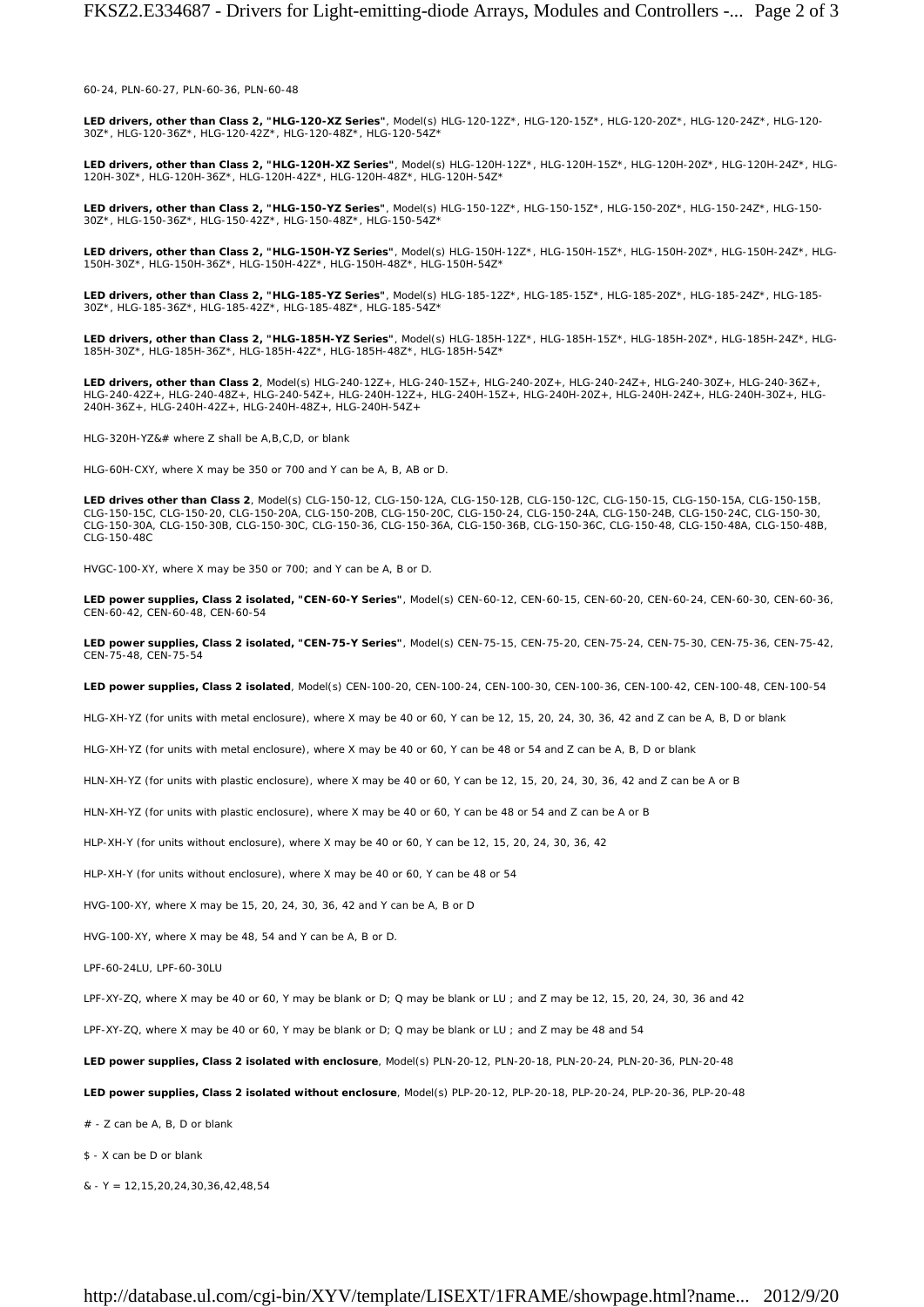(@) - where X may be 350 or 700 and Y can be A, B, AB or D.

- \* Where Z can be blank, A or B.
- + Where Z can be blank, A, B or C.

| Marking: Company name, model designation, and Recognized Component Mark,<br>Last Updated on 2012-08-23 |                 |              |          |
|--------------------------------------------------------------------------------------------------------|-----------------|--------------|----------|
| Questions?                                                                                             | Print this page | Terms of Use | Page Top |

?2012 UL LLC

When the UL Leaf Mark is on the product, or when the word "Environment" is included in the UL Mark, please search the UL Environment database for additional information regarding this product's certification.

The appearance of a company's name or product in this database does not in itself assure that products so identified have been manufactured<br>under UL's Follow-Up Service. Only those products bearing the UL Mark should be co Service. Always look for the Mark on the product.

UL permits the reproduction of the material contained in the Online Certification Directory subject to the following conditions: 1. The Guide<br>Information, Designs and/or Listings (files) must be presented in their entirety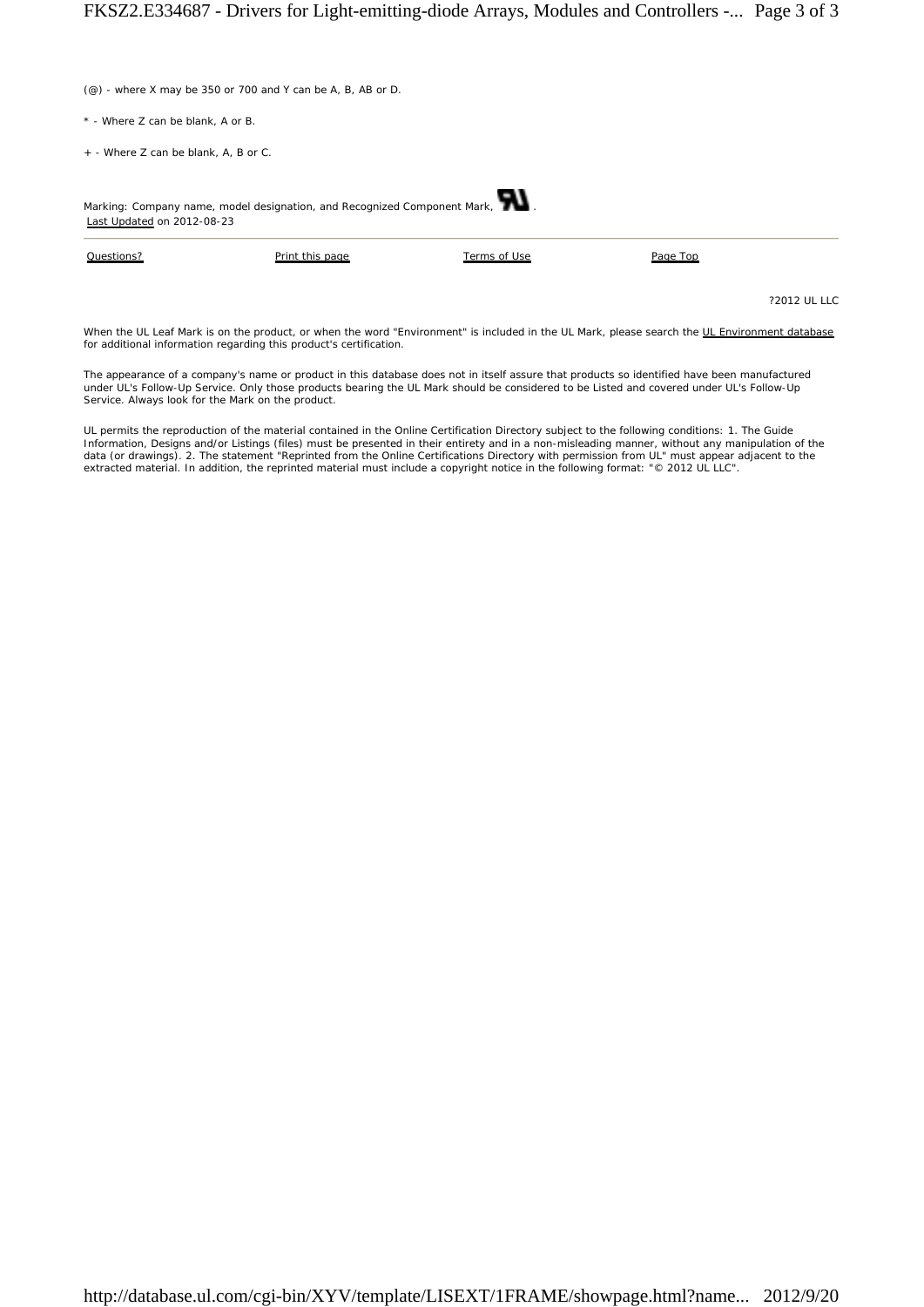**ONLINE CERTIFICATIONS DIRECTORY FKSZ8.E334687 Drivers for Light-emitting-diode Arrays, Modules and Controllers Certified for Canada - Component**  Page Bottom **Drivers for Light-emitting-diode Arrays, Modules and Controllers Certified for Canada - Component**  See General Information for Drivers for Light-emitting-diode Arrays, Modules and Controllers Certified for Canada - Component **MEAN WELL ENTERPRISES CO LTD EXAMPLE 234687** 28 WUQUAN 3RD RD WUGU DIST NEW TAIPEI, 248 TAIWAN **Isolated Class 2 LED Power Supplies**, Model(s) APC-12-z, where z may be 350 or 700 and APC-16-z where z may be 700. APV-y-z, where y may be 12 or 16 and z can be 5, 12, 15 or 24 HLG-80H-YZ# (for units with metal enclosure), where Y can be 12, 15, 20, 24, 30, 36, 42 HLN-80H-YZ\*(for units with plastic enclosure), where Y can be 12, 15, 20, 24, 30, 36, 42 HLP-80H-Y (for units without enclosure), Y can be 12, 15, 20, 24, 30, 36, 42, 48, or 54. LPF-90X-Y\$where Y can be 15, 20, 24, 30, 36, 42 LPF-xy-zw series, where x may be 16 or 25; y may be Blank or D; z may be 12, 15, 20, 24, 30 or 36 and w may be P or blank. PCD-16-yz, y can be 700, 1050, 1400 and z may be A or B. PCD-25-yz, y can be 1050, 1400 and z may be A or B. PLD-16-yz, y can be 700, 1050, 1400 and z may be A or B. PLD-25-y, y can be 1050, 1400 and z may be A or B. PLP-X-Y, where X can be 30, 45 or 60 and Y can be 12 or 24 **LED Drivers Other Than Class 2**, Model(s) HLG-80H-CXY(@)

**LED drivers, Class 2 isolated output, "HLG-100-YZ Series"**, Model(s) HLG-100-20Z\*, HLG-100-24Z\*, HLG-100-30Z\*, HLG-100-36Z\*, HLG-100-42Z\*, HLG-100-48Z\*, HLG-100-54Z\*

**LED drivers, Class 2 isolated output, "HLG-100H-YZ Series"**, Model(s) HLG-100H-20Z\*, HLG-100H-24Z\*, HLG-100H-30Z\*, HLG-100H-36Z\*, HLG-100H-42Z\*, HLG-100H-48Z\*, HLG-100H-54Z\*

**LED drivers, Class 2 isolated output with glue**, Model(s) CLG-100-12, CLG-100-15, CLG-100-20, CLG-100-24, CLG-100-24DLU, CLG-100- 24LU, CLG-100-27, CLG-100-36

**LED drivers, Class 2 isolated output with potting compound**, Model(s) CLG-60-12, CLG-60-15, CLG-60-20, CLG-60-24, CLG-60-27, CLG-60- 36

**LED drivers, Class 2 isolated output without glue**, Model(s) CLN-100-12, CLN-100-15, CLN-100-20, CLN-100-24, CLN-100-27, CLN-100-36, PLN-100-12, PLN-100-15, PLN-100-20, PLN-100-24, PLN-100-27, PLN-100-36

**LED drivers, Class 2 isolated output without potting compound**, Model(s) CLN-60-12, CLN-60-15, CLN-60-20, CLN-60-24, CLN-60-27, CLN-60-36, PLN-45-12, PLN-45-15, PLN-45-20, PLN-45-24, PLN-45-27, PLN-45-36, PLN-60-12, PLN-60-15, PLN-60-20, PLN-60-24, PLN-60-27, PLN-60-36

**LED drivers, other than Class 2, "HLG-120-XZ Series"**, Model(s) HLG-120-12Z\*, HLG-120-15Z\*, HLG-120-20Z\*, HLG-120-24Z\*, HLG-120- 30Z\*, HLG-120-36Z\*, HLG-120-42Z\*, HLG-120-48Z\*, HLG-120-54Z\*

**LED drivers, other than Class 2, "HLG-120H-XZ Series"**, Model(s) HLG-120H-12Z\*, HLG-120H-15Z\*, HLG-120H-20Z\*, HLG-120H-24Z\*, HLG-120H-30Z\*, HLG-120H-36Z\*, HLG-120H-42Z\*, HLG-120H-48Z\*, HLG-120H-54Z\*

**LED drivers, other than Class 2, "HLG-150-YZ Series"**, Model(s) HLG-150-12Z\*, HLG-150-15Z\*, HLG-150-20Z\*, HLG-150-24Z\*, HLG-150- 30Z\*, HLG-150-36Z\*, HLG-150-42Z\*, HLG-150-48Z\*, HLG-150-54Z\*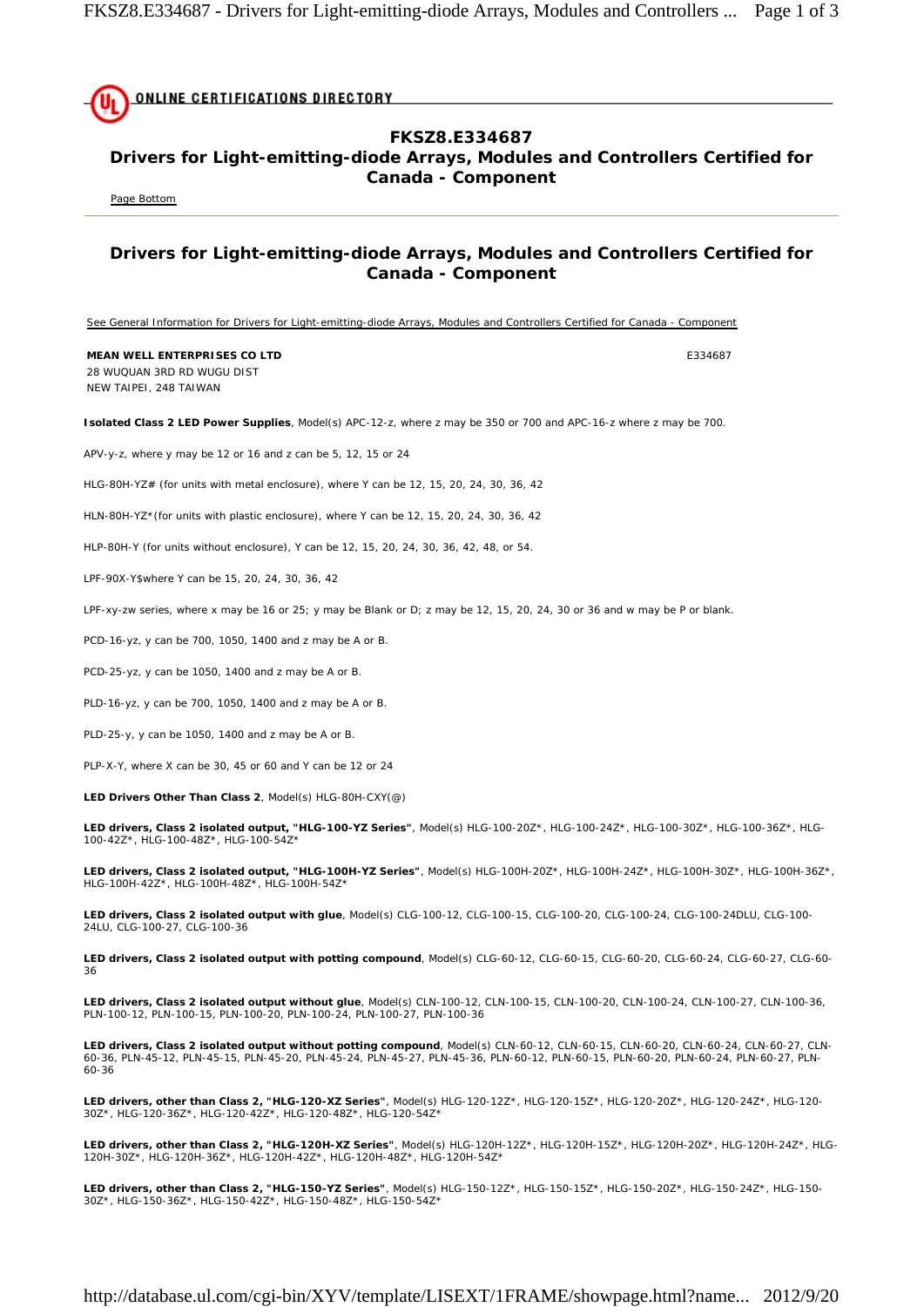**LED drivers, other than Class 2, "HLG-150H-YZ Series"**, Model(s) HLG-150H-12Z\*, HLG-150H-15Z\*, HLG-150H-20Z\*, HLG-150H-24Z\*, HLG-150H-30Z\*, HLG-150H-36Z\*, HLG-150H-42Z\*, HLG-150H-48Z\*, HLG-150H-54Z\*

**LED drivers, other than Class 2, "HLG-185-YZ Series"**, Model(s) HLG-185-12Z\*, HLG-185-15Z\*, HLG-185-20Z\*, HLG-185-24Z\*, HLG-185- 30Z\*, HLG-185-36Z\*, HLG-185-42Z\*, HLG-185-48Z\*, HLG-185-54Z\*

**LED drivers, other than Class 2, "HLG-185H-YZ Series"**, Model(s) HLG-185H-12Z\*, HLG-185H-15Z\*, HLG-185H-20Z\*, HLG-185H-24Z\*, HLG-185H-30Z\*, HLG-185H-36Z\*, HLG-185H-42Z\*, HLG-185H-48Z\*, HLG-185H-54Z\*

**LED drivers, other than Class 2**, Model(s) HLG-240-12Z+, HLG-240-15Z+, HLG-240-20Z+, HLG-240-24Z+, HLG-240-30Z+, HLG-240-36Z+, HLG-240-42Z+, HLG-240-48Z+, HLG-240-54Z+, HLG-240H-12Z+, HLG-240H-15Z+, HLG-240H-20Z+, HLG-240H-24Z+, HLG-240H-30Z+, HLG-<br>240H-36Z+, HLG-240H-42Z+, HLG-240H-48Z+, HLG-240H-54Z+

HLG-320H-YZ&# where Z shall be A,B,C,D, or blank

HLG-60H-CXY, where X may be 350 or 700 and Y can be A, B, AB or D.

**LED drives other than Class 2**, Model(s) CLG-150-12, CLG-150-12A, CLG-150-12B, CLG-150-12C, CLG-150-15, CLG-150-15A, CLG-150-15B, CLG-150-15C, CLG-150-20, CLG-150-20A, CLG-150-20B, CLG-150-20C, CLG-150-24, CLG-150-24A, CLG-150-24B, CLG-150-24C, CLG-150-30, CLG-150-30A, CLG-150-30B, CLG-150-30C, CLG-150-36, CLG-150-36A, CLG-150-36B, CLG-150-36C, CLG-150-48, CLG-150-48A, CLG-150-48B, CLG-150-48C

HVGC-100-XY, where X may be 350 or 700; and Y can be A, B or D.

**LED power supplies, Class 2 isolated, "CEN-60-Y Series"**, Model(s) CEN-60-12, CEN-60-15, CEN-60-20, CEN-60-24, CEN-60-30, CEN-60-36, CEN-60-42, CEN-60-48, CEN-60-54

**LED power supplies, Class 2 isolated, "CEN-75-Y Series"**, Model(s) CEN-75-15, CEN-75-20, CEN-75-24, CEN-75-30, CEN-75-36, CEN-75-42, CEN-75-48, CEN-75-54

**LED power supplies, Class 2 isolated**, Model(s) CEN-100-20, CEN-100-24, CEN-100-30, CEN-100-36, CEN-100-42

HLG-XH-YZ (for units with metal enclosure), where X may be 40 or 60, Y can be 12, 15, 20, 24, 30, 36, 42 and Z can be A, B, D or blank

HLN-XH-YZ (for units with plastic enclosure), where X may be 40 or 60, Y can be 12, 15, 20, 24, 30, 36, 42 and Z can be A or B

HLP-XH-Y (for units without enclosure), where X may be 40 or 60, Y can be 12, 15, 20, 24, 30, 36, 42

HVG-100-XY, where X may be 15, 20, 24, 30, 36, 42 and Y can be A, B or D

LPF-60-24LU, LPF-60-30LU

LPF-XY-ZQ, where X may be 40 or 60, Y may be blank or  $D_i$ ; Q may be blank or LU ; and Z may be 12, 15, 20, 24, 30, 36 and 42

**LED power supplies, Class 2 isolated with enclosure**, Model(s) PLN-20-12, PLN-20-18, PLN-20-24, PLN-20-36, PLN-20-48

**LED power supplies, Class 2 isolated without enclosure**, Model(s) PLP-20-12, PLP-20-18, PLP-20-24, PLP-20-36, PLP-20-48

# - Z can be A, B, D or blank

\$ - X can be D or blank

 $& - Y = 12.15.20.24.30.36.42.48.54$ 

 $(Q)$  - where X may be 350 or 700 and Y can be A, B, AB or D.

\* - Where Z can be blank, A or B.

+ - Where Z can be blank, A, B or C.

Marking: Company name, model designation and Recognized Component Mark for Canada,  $\blacksquare$ Last Updated on 2012-08-23

Questions? Print this page Terms of Use Page Top

?2012 UL LLC

When the UL Leaf Mark is on the product, or when the word "Environment" is included in the UL Mark, please search the UL Environment database for additional information regarding this product's certification.

The appearance of a company's name or product in this database does not in itself assure that products so identified have been manufactured under UL's Follow-Up Service. Only those products bearing the UL Mark should be considered to be Listed and covered under UL's Follow-Up